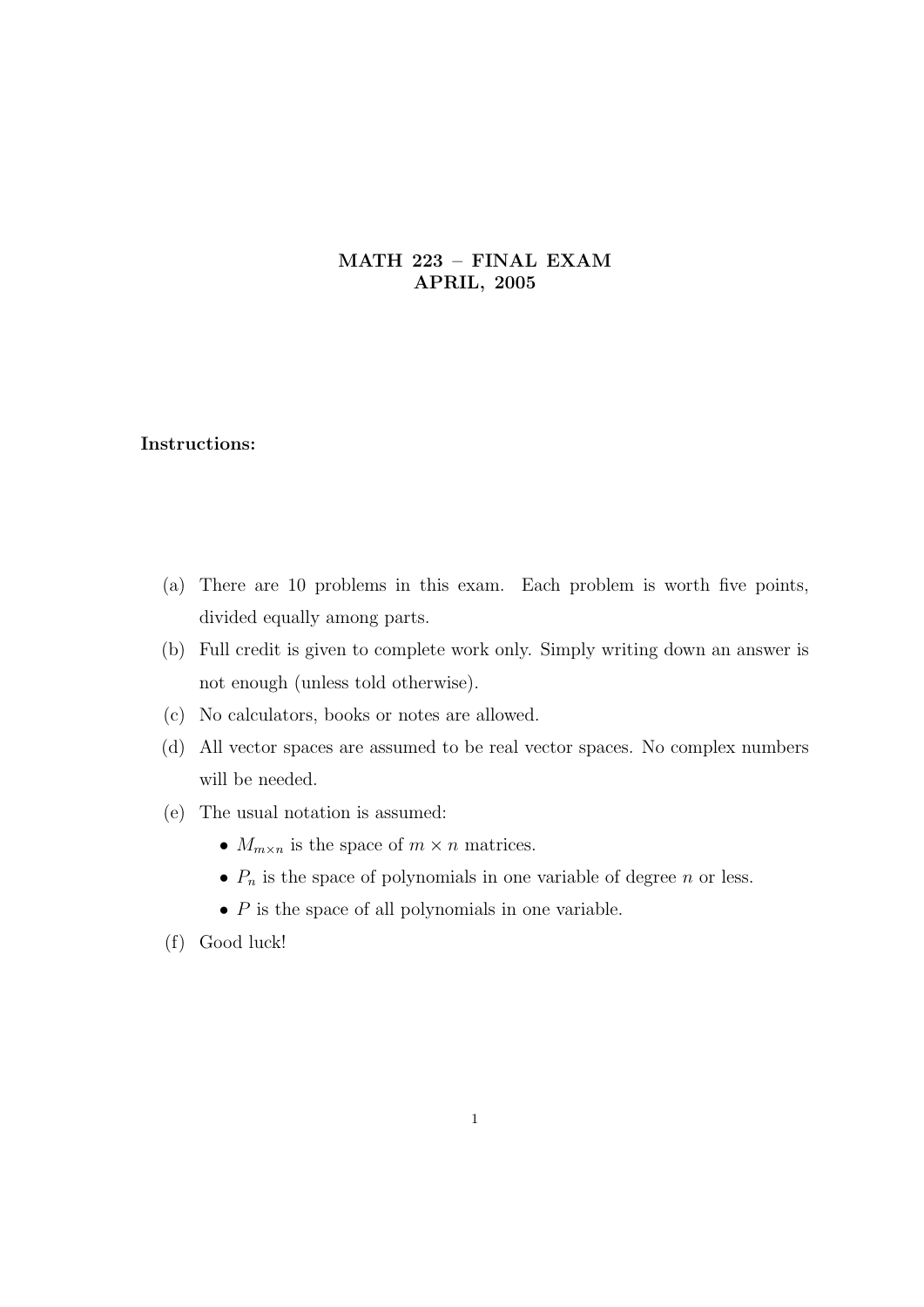PROBLEM 1. Which of the following sets  $W$  are subspaces? No proof is necessary, although you may want to prove it to convince yourself.

(a)  $W \subset P_4$  the set of palindromic polynomials:

$$
W = \{a + bx + cx^{2} + bx^{3} + ax^{4}|a, b, c \in \mathbb{R}\}.
$$

(b)  $W \subset M_{2\times 2}$  the set of non-invertible matrices:

$$
W = \{ A \in M_{2 \times 2} | \det(A) = 0 \}.
$$

(c) Given linear transformations  $T: U \to V$  and  $S: U \to V$ , let  $W \subset V$  be the set of all vectors  $\vec{v} \in V$  that can be expressed as

$$
\vec{v} = T(\vec{u}_1) + S(\vec{u}_2)
$$

for some vectors  $\vec{u}_1, \vec{u}_2 \in U$ .

(d)  $W \subset \mathbb{R}^3$  is the intersection of two cylinders defined by the equations  $(x-1)^2$  +  $y^2 = 1$  and,  $(x+1)^2 + y^2 = 1$ :

$$
W = \{(x, y, z) | (x - 1)^2 + y^2 = 1, (x + 1)^2 + y^2 = 1\}.
$$

(Hint: draw a picture of the cylinders.)

(e)  $W \subset M_{n \times n}$  the set of all matrices having the vector

$$
\vec{v} = \begin{bmatrix} 1 \\ 2 \\ \vdots \\ n \end{bmatrix}
$$

as an eigenvector (with arbitrary eigenvalue).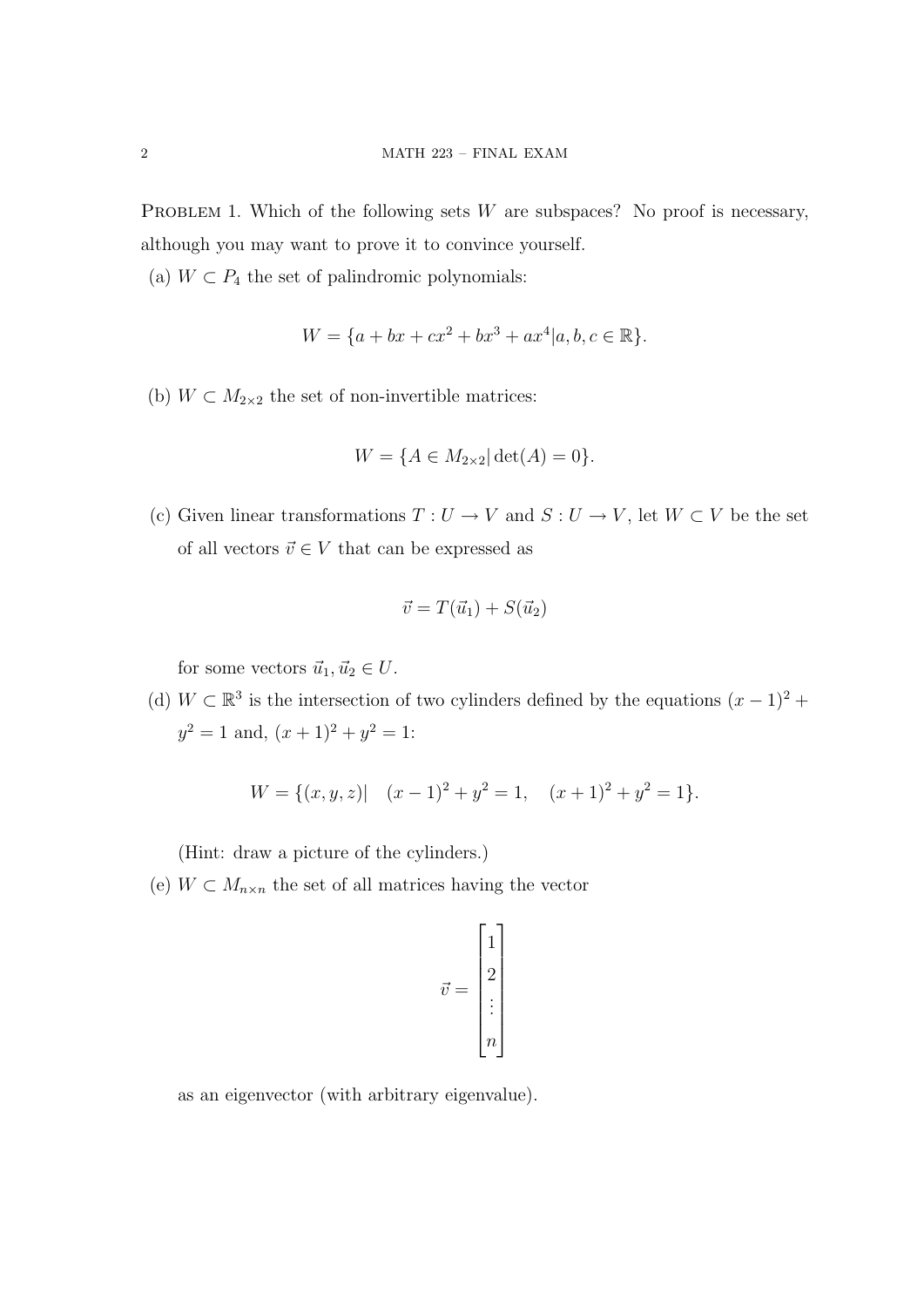PROBLEM 2. Which of the following functions  $T$  are linear transformations? Again, no proof is necessary.

- (a)  $T: P_3 \to P_6$  is given by  $T(f(x)) = f(x^2)$ .
- (b)  $T: M_{3\times3} \to M_{3\times3}$  that adds the first column to the last one:

$$
T[\vec{a}_1|\vec{a}_2|\vec{a}_3] = [\vec{a}_1|\vec{a}_2|\vec{a}_1 + \vec{a}_3].
$$

(c)  $T: P \to \mathbb{R}$  that maps the zero polynomial to zero and a nonzero polynomial to its last nonzero coefficient:

$$
T(a_0 + a_1x + \dots + a_nx^n) = a_n, \text{ where } a_n \neq 0.
$$

(d)  $T: M_{n \times n} \to P_n$  that maps a matrix A to its characteristic polynomial  $f_A(t)$ . (e)  $T : \mathbb{R} \to \mathbb{R}$  given by  $T(x) = 5x + 3$ .

PROBLEM 3. Note that if  $\vec{v}, \vec{w} \in \mathbb{R}^n$  are column vectors, then the product of matrices  $\vec{v} \cdot \vec{w}^t$  is an  $n \times n$  matrix. Let

$$
\vec{w} = \begin{bmatrix} 1 \\ 2 \\ \vdots \\ n \end{bmatrix}.
$$

If  $\vec{v}_1, \ldots, \vec{v}_n$  is a basis of  $\mathbb{R}^n$ , show that the set of matrices

$$
S = \{\vec{v}_1 \cdot \vec{w}^t, \vec{v}_2 \cdot \vec{w}^t, \dots, \vec{v}_n \cdot \vec{w}^t\}
$$

is linearly independent. (Hint: What are the columns of the matrices in S?)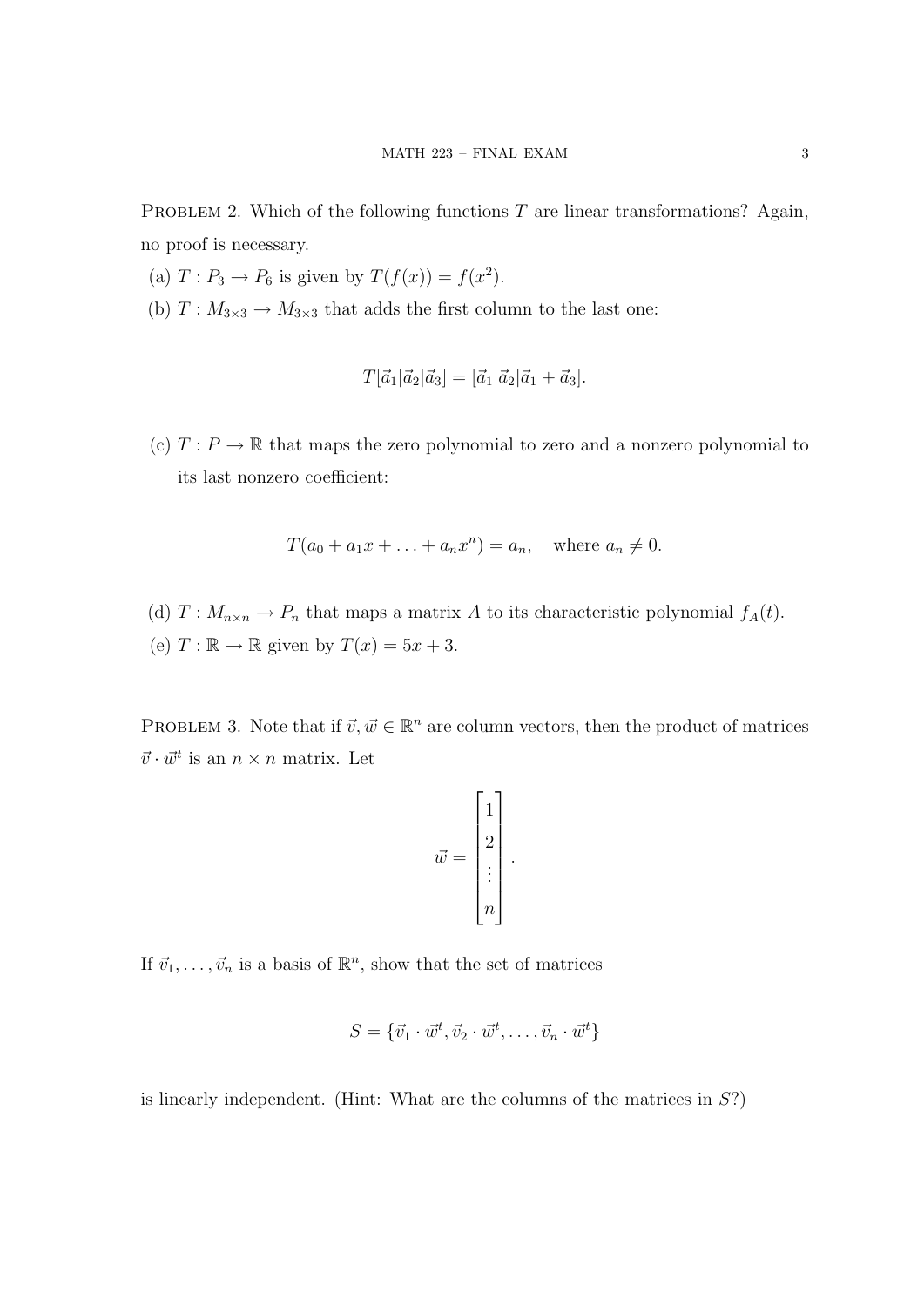PROBLEM 4. Let  $T : \mathbb{R}^5 \to \mathbb{R}^4$  be the linear transformation

$$
T\begin{bmatrix} x_1 \\ x_2 \\ x_3 \\ x_4 \\ x_5 \end{bmatrix} = \begin{bmatrix} x_1 - 2x_2 + 2x_3 + 4x_5 \\ -x_1 + 2x_2 + 2x_3 + x_4 + 7x_5 \\ x_3 + 3x_4 \\ 2x_1 - 4x_2 - x_3 + 3x_4 - 10x_5 \end{bmatrix}.
$$

- (a) Find a basis for the null-space of  $T$ .
- (b) Find a basis for the range of T.

PROBLEM 5. Let V be the vector space of all continuous functions  $f : \mathbb{R} \to \mathbb{R}$  and let  $W \subset V$  be the subspace spanned by

$$
e^x, xe^x, x^2e^x.
$$

You may assume without proof that these three functions are linearly independent. Let  $T: W \to W$  be the derivative  $d/dx$ . Find the inverse of T. (Note: you can find the inverse by inverting the matrix of  $T$  in some basis, but your final answer should be in the form

$$
T^{-1}(ae^x + bxe^x + cx^2e^x) = (a+b+2c)e^x + \ldots + (\ldots)x^2e^x.
$$

Since  $T$  is the derivative, its inverse can be found by integration. However, only minimal credit will be given for such a calculus proof.)

PROBLEM 6. Let A be a nonzero  $10 \times 10$  matrix such that  $A^{25} = 0$ .

- (a) Show that 0 is an eigenvalue of  $A$ ; in other words, there is a corresponding eigenvector  $\vec{v}$ .
- (b) Show that A has no other eigenvalues.
- (c) Show that A is not diagonalizable.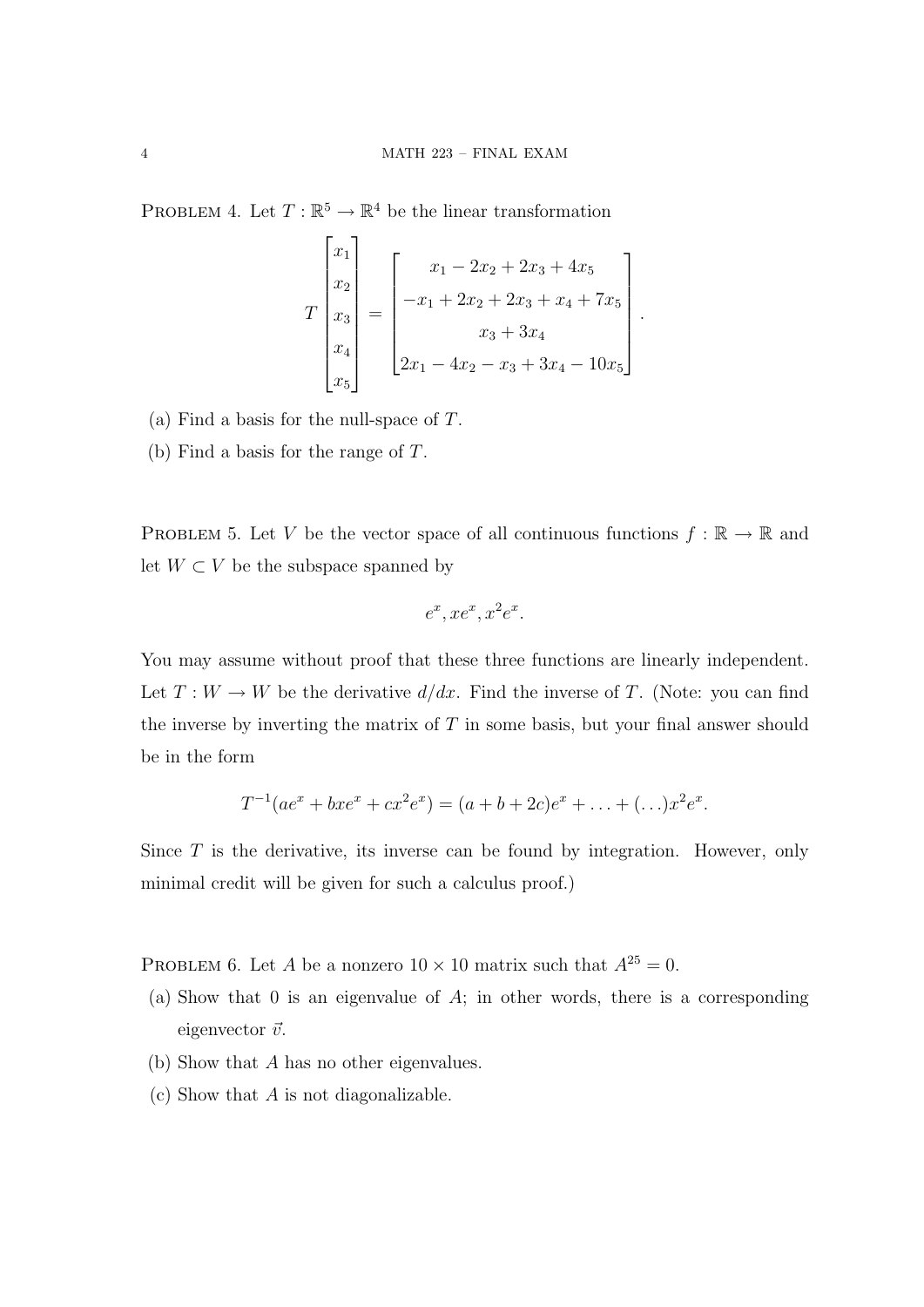|                 |                | B              | $\overline{C}$ |   |
|-----------------|----------------|----------------|----------------|---|
| flour (cups)    | 3              | 6              | 3              |   |
| butter (lb.)    | 1              | $\overline{2}$ | 1              | 3 |
| $sugar$ (cups)  | $\overline{2}$ |                | 3              |   |
| eggs            | $\mathbf{1}$   | $\overline{4}$ | 2              |   |
| chocolate (lb.) | 0              | 3              |                | 2 |

PROBLEM 7. A co-op produces four types of cookies: A, B, C, and D. Ingredients needed to make one box of cookies of each type are given in the table below:

During one hour of operation, the following amount of ingredients were used: 33 cups of flour, 11 lb. of butter, 23 cups of sugar, 21 eggs, 7 lb. of chocolate. Find how many boxes of each type were produced.

PROBLEM 8. Let  $A_n$  be the  $n \times n$  matrix below with non-zero entries on the three diagonals only:

$$
A_n = \begin{bmatrix} 6 & 1 & & & & \\ 5 & 6 & 1 & & & \\ & & 5 & 6 & 1 & & \\ & & & & \dots & & \\ & & & & 5 & 6 & 1 \\ & & & & & 5 & 6 \end{bmatrix}
$$

.

(a) Use expansion along the first row and first column to express  $\det(A_n)$  in terms of  $\det(A_{n-1})$  and  $\det(A_{n-2})$ :

$$
\det(A_n) = a \det(A_{n-1}) + b \det(A_{n-2}).
$$

Use this formula to find  $\det(A_4)$ .  $(\det(A_4))$  is a big number, close to 1000.)

(b) Use the formula from the previous part to give an exact expression for  $det(A_n)$ . (If you could not determine a and b in part (a), take  $a = 4, b = 5$ .)